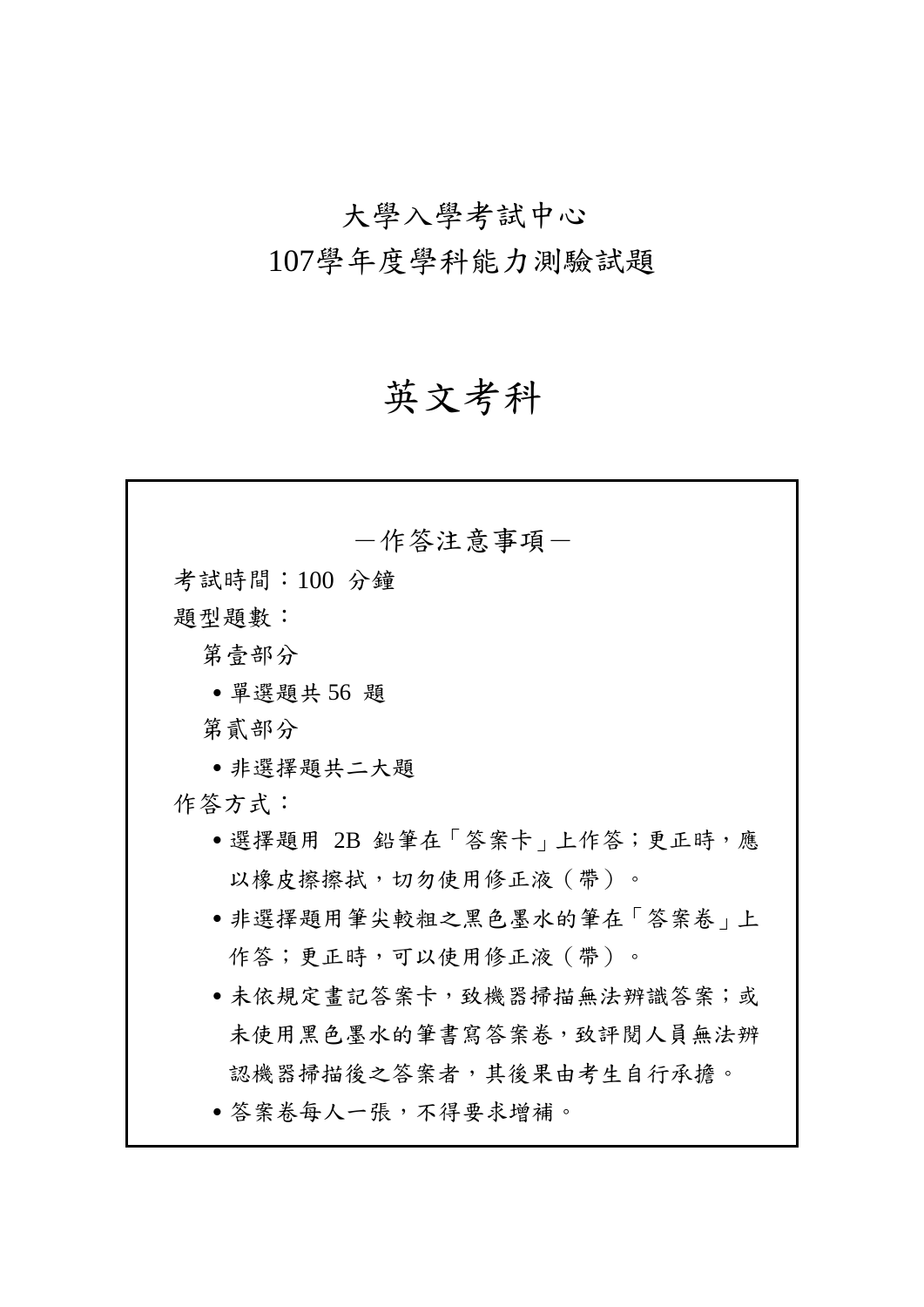# 第壹部分:單選題 ( 占 **7 2** 分 )

# 一、詞彙題 (占15分)

|                                                                                                                                          | 說明:第1題至第15題,每題有4個選項,其中只有一個是正確或最適當的選項,請畫記在                                                                                             |               |                                           |                 |  |
|------------------------------------------------------------------------------------------------------------------------------------------|---------------------------------------------------------------------------------------------------------------------------------------|---------------|-------------------------------------------|-----------------|--|
|                                                                                                                                          | 答案卡之「選擇題答案區」。各題答對者,得1分;答錯、未作答或畫記多於一個選                                                                                                 |               |                                           |                 |  |
|                                                                                                                                          | 項者,該題以零分計算。                                                                                                                           |               |                                           |                 |  |
|                                                                                                                                          | 1. Mangoes are a ______ fruit here in Taiwan; most of them reach their peak of sweetness in July.                                     |               |                                           |                 |  |
|                                                                                                                                          | $(A)$ mature                                                                                                                          | (B) usual     | (C) seasonal                              | (D) particular  |  |
|                                                                                                                                          | 2. Writing term papers and giving oral reports are typical course _____ for college students.                                         |               |                                           |                 |  |
|                                                                                                                                          | (A) requirements (B) techniques                                                                                                       |               | (C) situations                            | (D) principles  |  |
| 3. If we work hard to ______ our dreams when we are young, we will not feel that we missed out on                                        |                                                                                                                                       |               |                                           |                 |  |
|                                                                                                                                          | something when we get old.                                                                                                            |               |                                           |                 |  |
|                                                                                                                                          | (A) distribute                                                                                                                        | (B) fulfill   | $(C)$ convince                            | (D) monitor     |  |
|                                                                                                                                          | 4. Few people will trust you if you continue making ______ promises and never make efforts to keep them.                              |               |                                           |                 |  |
|                                                                                                                                          | $(A)$ chilly                                                                                                                          | (B) liberal   | $(C)$ hollow                              | (D) definite    |  |
| 5. Becky _____ her ankle while she was playing tennis last week. Now it still hurts badly.                                               |                                                                                                                                       |               |                                           |                 |  |
|                                                                                                                                          | $(A)$ slipped                                                                                                                         | (B) dumped    | (C) twisted                               | (D) recovered   |  |
|                                                                                                                                          | 6. Research shows that men and women usually think differently. For example, they have quite different                                |               |                                           |                 |  |
|                                                                                                                                          | _____ about what marriage means in their life.<br>$(A)$ decisions                                                                     |               |                                           |                 |  |
|                                                                                                                                          |                                                                                                                                       | (B) beliefs   | (C) styles                                | (D) degrees     |  |
| 7. The new manager is very ______. For instance, the employees are given much shorter deadlines for the<br>same tasks than before.       |                                                                                                                                       |               |                                           |                 |  |
|                                                                                                                                          | (A) persuasive                                                                                                                        | (B) tolerable | (C) suspicious                            | (D) demanding   |  |
|                                                                                                                                          | 8. While the couple were looking ______ for their missing children, the kids were actually having fun in<br>the woods nearby.         |               |                                           |                 |  |
|                                                                                                                                          |                                                                                                                                       |               | (A) anxiously (B) precisely (C) evidently | (D) distinctly  |  |
| 9. After delivering a very powerful speech, the award winner was _____ by a group of fans asking for her<br>signature.                   |                                                                                                                                       |               |                                           |                 |  |
|                                                                                                                                          |                                                                                                                                       |               | (A) deposited (B) reserved (C) vanished   | (D) surrounded  |  |
| 10. The interviewees were trying very hard to ______ the interviewers that they were very capable and<br>should be given the job.        |                                                                                                                                       |               |                                           |                 |  |
|                                                                                                                                          | $(A)$ credit                                                                                                                          |               | (B) impress (C) relieve (D) acquire       |                 |  |
|                                                                                                                                          | 11. After the first snow of the year, the entire grassland disappeared under a ______ of snow.                                        |               |                                           |                 |  |
|                                                                                                                                          | $(A)$ flake                                                                                                                           | (B) blossom   | (C) blanket                               | (D) flash       |  |
|                                                                                                                                          | 12. Peter likes books with wide ______, which provide him with enough space to write notes.                                           |               |                                           |                 |  |
|                                                                                                                                          | (A) angles                                                                                                                            | (B) margins   | (C) exceptions                            | (D) limitations |  |
|                                                                                                                                          | 13. At the beginning of the semester, the teacher told the students that late assignments would receive a low<br>grade as $a$ ______. |               |                                           |                 |  |
|                                                                                                                                          | (A) hardship                                                                                                                          | (B) comment   | (C) bargain                               | (D) penalty     |  |
| 14. Various studies have been _______ in this hospital to explore the link between a high-fat diet and cancer.                           |                                                                                                                                       |               |                                           |                 |  |
|                                                                                                                                          | (A) conducted                                                                                                                         | (B) confirmed | $(C)$ implied                             | (D) improved    |  |
| 15. Intense, fast-moving fires raged across much of California last week. The _____ firestorm has claimed<br>the lives of thirty people. |                                                                                                                                       |               |                                           |                 |  |
|                                                                                                                                          | $(A)$ efficient                                                                                                                       | (B) reliable  | (C) massive                               | (D) adequate    |  |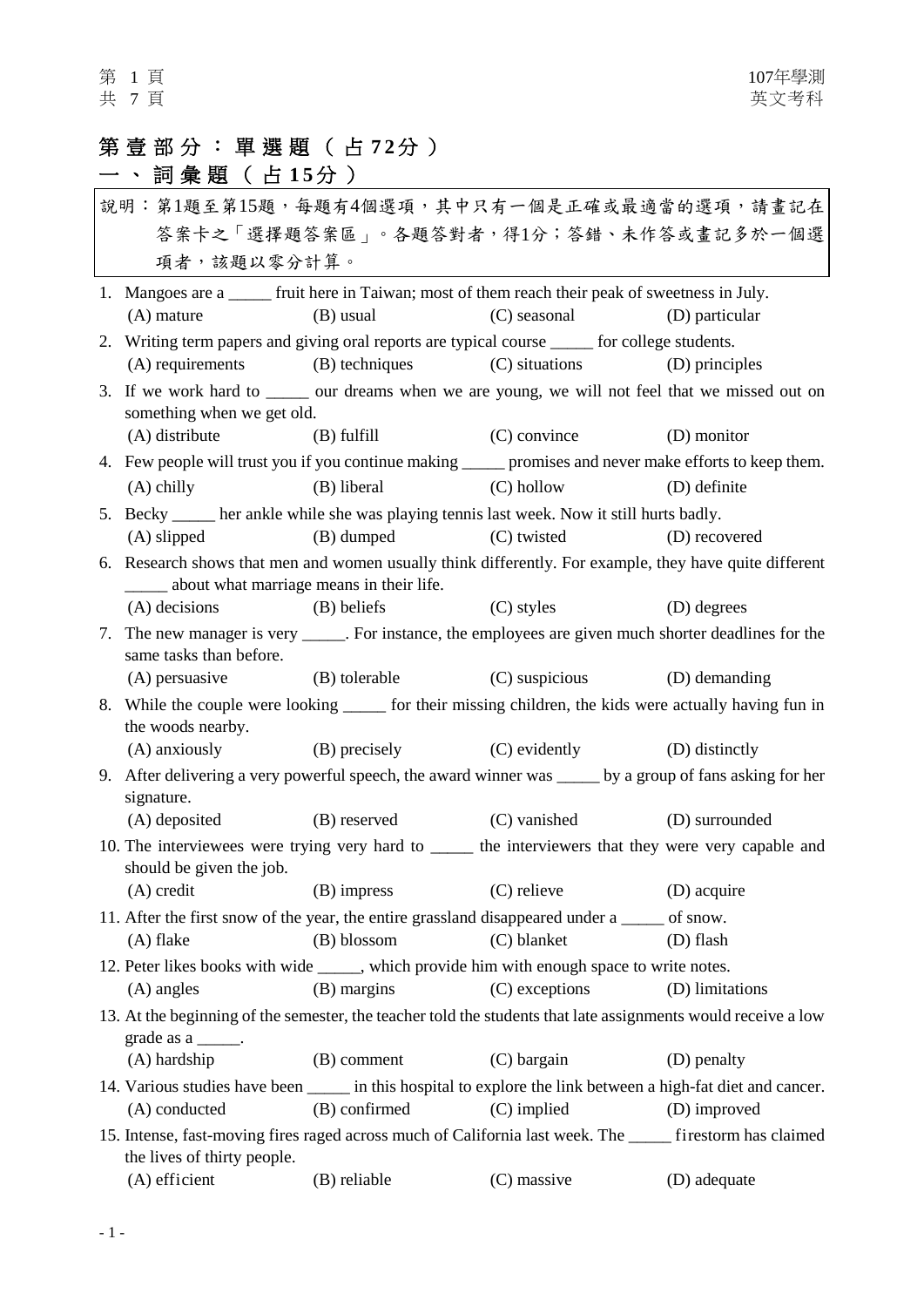# 二、綜合測驗(占15分)

說明︰第16題至第30題,每題一個空格,請依文意選出最適當的一個選項,請畫記在答案 卡之「選擇題答案區」。各題答對者,得1分;答錯、未作答或畫記多於一個選項者, 該題以零分計算。

#### 第 16 至 20 題為題組

It has long been assumed that creativity is some unusual trait enjoyed by the few. However, according to a wide array of scientific and sociological research, creativity is  $\frac{16}{16}$  a sign of rare genius than a natural human potential. Thus, it can be nurtured and encouraged.

It is believed that taking breaks from a problem can help 17 a moment of insight or stimulate new ideas. Unconventional solutions can also be explored. That is why some of the most successful companies in the world, such as 3M and Google, encourage their employees to 18 all sorts of relaxing activities, such as playing pinball and wandering about the campus. During such breaks, the mind turns inward, 19 it can subconsciously puzzle over subtle meanings and connections.

Another way to increase creativity is to take risks. This is because many breakthroughs come up when people venture  $\frac{20}{10}$  their usual routines or areas of expertise. This can be done by, for example, learning new skills or traveling to new countries.

| 16. $(A)$ more                                                                             | (B) less       | $(C)$ better       | (D) worse       |
|--------------------------------------------------------------------------------------------|----------------|--------------------|-----------------|
| 17. $(A)$ spark                                                                            | (B) carve      | $(C)$ drill        | (D) grind       |
| 18. (A) refer to                                                                           | (B) answer for | $(C)$ take part in | (D) put up with |
| 19. (A) if                                                                                 | $(B)$ but      | $(C)$ where        | (D) which       |
| 20. (A) into                                                                               | (B) without    | $(C)$ under        | (D) beyond      |
| $k$ $\sim$ $\sim$ $\sim$ $\sim$ $\approx$ $\sim$ $\sim$ $\sim$ $\sim$ $\sim$ $\sim$ $\sim$ |                |                    |                 |

#### 第 21 至 25 題為題組

Hair usually gets greasy when it has not been washed because it soaks up oil—hence the need for shampoo! 21 this oil-absorbing feature might not always be so great for our hygiene, it *can* be great for the environment.

Matter of Trust, a nonprofit organization, has an innovative solution for removing the large-scale oil spill in the Gulf of Mexico in 2010, using the ultimate renewable  $\frac{22}{\cdot}$ : human hair, of which there is an unlimited supply. Since its founding in 1998, Matter of Trust has collected donations of human hair and animal fur to 23 the thousands of oil spills that happen each year. The hair and fur are made into mats and brooms and sent to  $\frac{24}{12}$  waters to absorb the oil.

Across the United States each day, 300,000 pounds of hair and fur are cut. Matter of Trust is helping organize the collection of this 25 hair and fur through thousands of salons, pet groomers, and ranchers. Individuals can also speak to local hair stylists and pet groomers about sending in leftover hair and fur.

| 21. (A) For           | (B) While          | $(C)$ In case    | (D) As long as     |
|-----------------------|--------------------|------------------|--------------------|
| 22. $(A)$ equipment   | (B) ingredient     | $(C)$ product    | (D) resource       |
| 23. (A) get away with | (B) clean up after | $(C)$ run out of | (D) look down upon |
| 24. $(A)$ pollute     | (B) polluting      | (C) polluted     | (D) pollution      |
| $25. (A)$ unneeded    | (B) overthrown     | (C) excluded     | (D) disconnected   |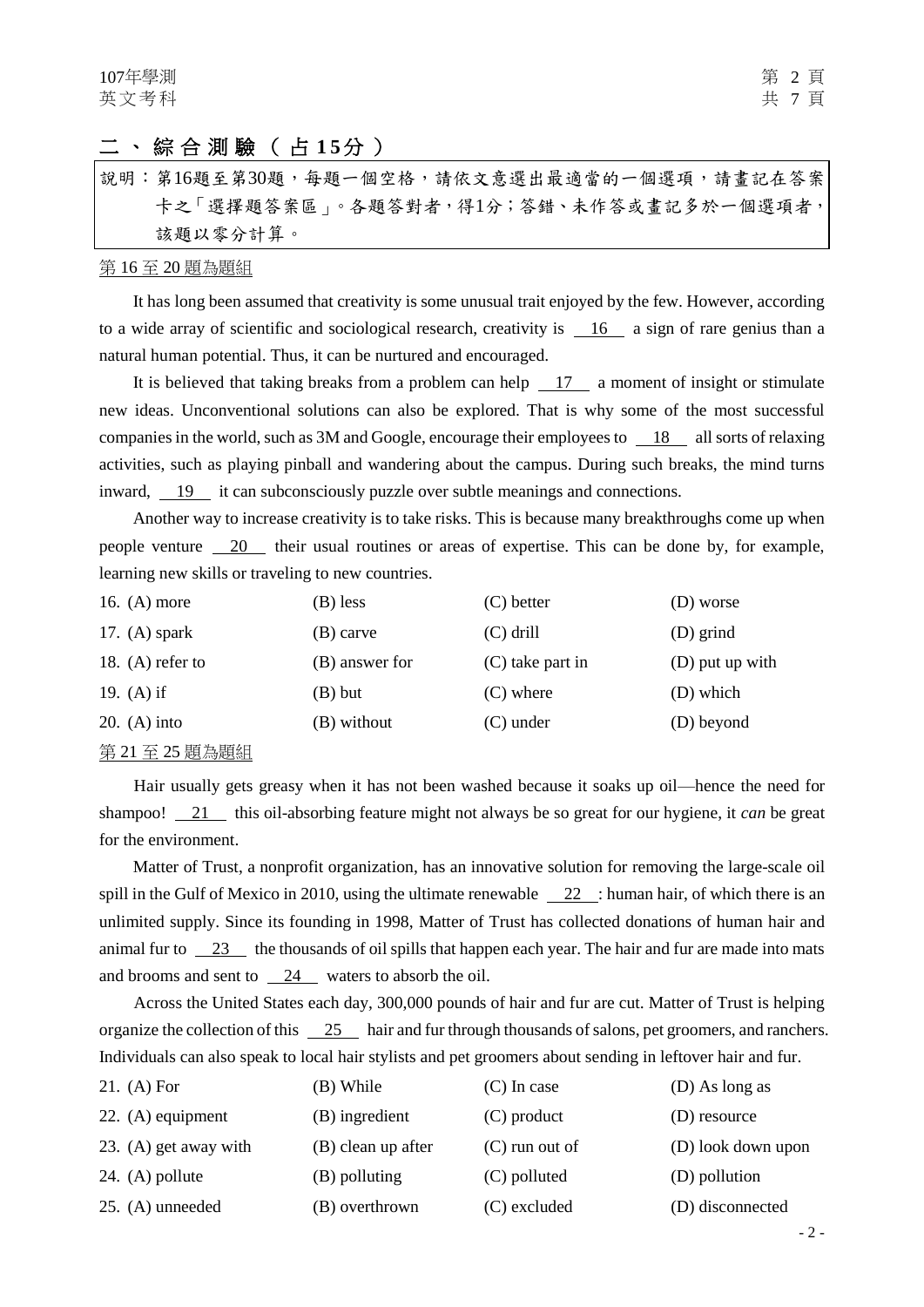#### 第 26 至 30 題為題組

You must have had this kind of experience: While in the middle of a normal dream, you suddenly realize that you are dreaming. This kind of dream is called a "lucid dream." The term "lucid" means *clear*; lucid dreamers know that they are dreaming and 26 they are dreaming of. It is different from daydreaming. When a person is having a lucid dream, the person's body is  $\frac{27}{15}$ ; when a person daydreams, his/her body is awake. Thus, daydreams are really just waking thoughts. In lucid dreams, however, we are completely immersed in the dream world.

Yet, lucid dreaming is  $\frac{28}{100}$  just having a clear dream. It is your chance to play around with the extraordinary abilities buried in unused parts of your brain.  $29$ , it is a way for you to put the deepest areas of your brain to good use while you're sleeping. You can be an everyday Jane Doe or John Smith while awake but a superhero while sleeping,  $\frac{30}{100}$  who you are in real life. All the obstacles of reality can be set aside and you are able to accomplish tasks that you could never manage in waking reality.

| 26. $(A)$ what         | (B) why           | $(C)$ when            | (D) which           |
|------------------------|-------------------|-----------------------|---------------------|
| 27. $(A)$ apart        | (B) absent        | $(C)$ alone           | (D) asleep          |
| 28. (A) related to     | (B) aside from    | $(C)$ more than       | (D) nothing but     |
| 29. (A) In other words | (B) By no means   | $(C)$ At any cost     | (D) On the contrary |
| 30. $(A)$ such as      | (B) regardless of | $(C)$ with respect to | (D) on behalf of    |
| 三、文意選填(占10分)           |                   |                       |                     |

說明:第31題至第40題,每題一個空格,請依文意在文章後所提供的 (A) 到 (J) 選項中分 別選出最適當者,並將其英文字母代號畫記在答案卡之「選擇題答案區」。各題答 對者,得1分;答錯、未作答或畫記多於一個選項者,該題以零分計算。

### 第 31 至 40 題為題組

Fortune cookies, commonly served after meals at Chinese restaurants in the U.S., are characterized by a fortune, which is written on a small piece of paper tucked inside the cookie. There are several  $\frac{31}{10}$  stories about the origin of the fortune cookie. None of them, however, has been proven to be entirely true.

One of these stories  $\frac{32}{10}$  the cookie's origin back to 13<sup>th</sup>- and 14<sup>th</sup>-century China, which was then occupied by the Mongols. According to the legend, notes of 33 plans for a revolution to overthrow the Mongols were hidden in mooncakes that would ordinarily have been stuffed with sweet bean paste. The revolution turned out to be 34 and eventually led to the formation of the Ming Dynasty. This story may sound highly credible, but there seems to be no solid evidence that it inspired the creation of the  $\frac{35}{10}$  we know of today as fortune cookies.

Another 36 claims that David Jung, a Chinese immigrant living in Los Angeles, created the fortune cookie in 1918. Concerned about the poor people he saw wandering near his shop, he made cookies and passed them out free on the streets. Each cookie  $\frac{37}{4}$  a strip of paper inside with an inspirational Bible quotation on it.

However, the more generally accepted story is that the fortune cookie first 38 in either 1907 or 1914 in San Francisco, created by a Japanese immigrant, Makoto Hagiwara. The fortune cookie was based on a Japanese snack, but Hagiwara sweetened the recipe to appeal to American 39 . He enclosed thankyou notes in the cookies and served them to his guests with tea. Within a few years, Chinese restaurant owners in San Francisco had copied the recipe and 40 the thank-you notes with fortune notes. Such fortune cookies became common in Chinese restaurants in the U.S. after World War II.

| $(A)$ account | (B) appeared   | $(C)$ competing | (D) contained | (E) replaced |
|---------------|----------------|-----------------|---------------|--------------|
| $(F)$ secret  | (G) successful | (H) tastes      | $(1)$ traces  | $J$ treats   |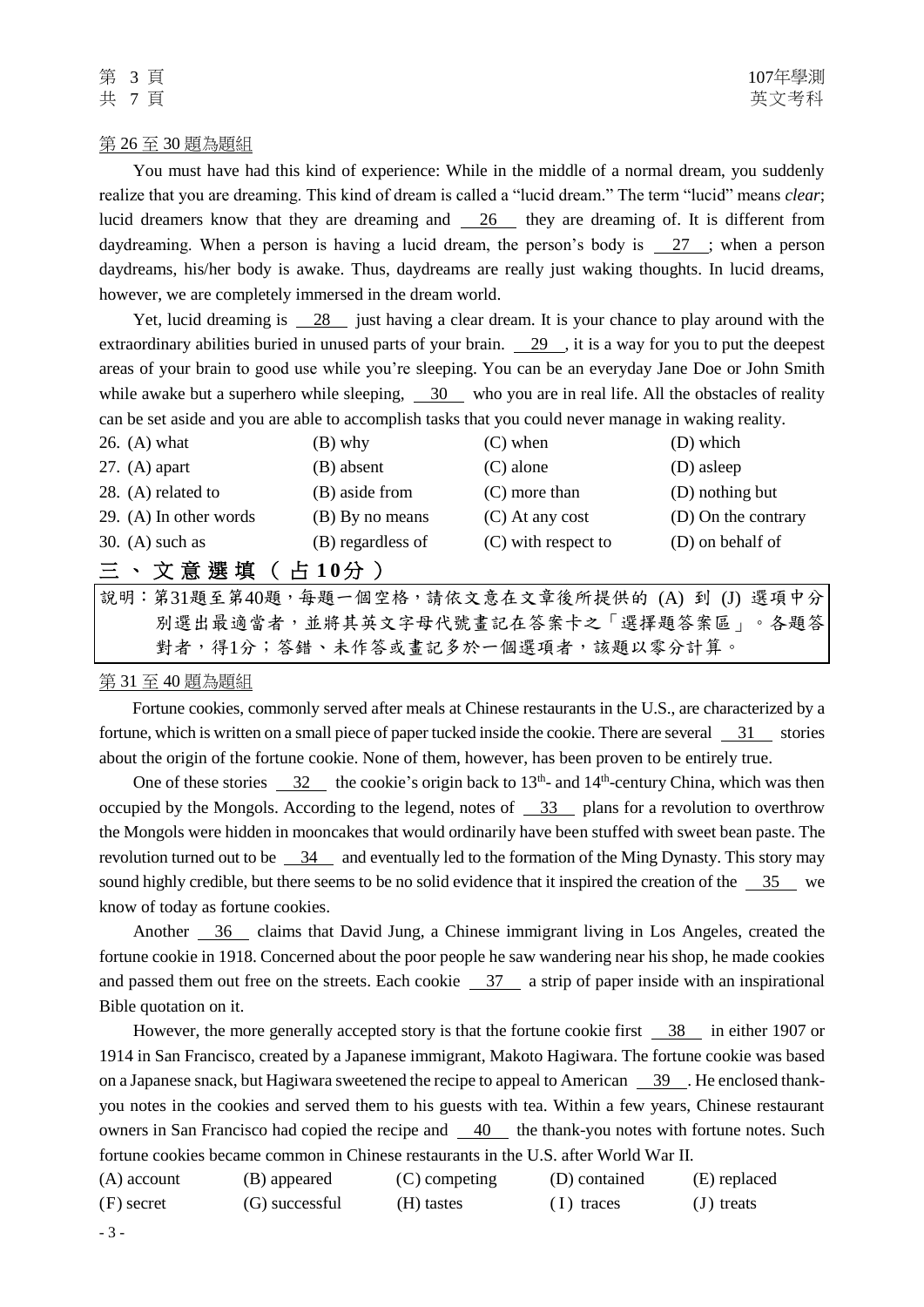## 四、閱讀測驗 ( 占 **3 2**分 )

說明︰第41題至第56題,每題請分別根據各篇文章之文意選出最適當的一個選項,請畫記 在答案卡之「選擇題答案區」。各題答對者,得2分;答錯、未作答或畫記多於一個 選項者,該題以零分計算。

#### 第 41 至 44 題為題組

For more than two hundred years, the White House has stood as a symbol of the United States Presidency, the U.S. government, and the American people. In 1790, President George Washington declared that the federal government would reside in a district "not exceeding ten miles square … on the river Potomac." As preparations began, a competition was held to find a builder of the "President's House." Nine proposals were submitted, and the Irish-born architect James Hoban won the gold medal for his practical and handsome design. Construction began when the first cornerstone was laid in October of 1792. Although President Washington oversaw the construction of the house, he never lived in it. It was not until 1800, when the White House was nearly completed, that its first residents, President John Adams and his wife Abigail, moved in.

American presidents can express their individual style in how they decorate the house and in how they receive the public. Thomas Jefferson held the first inaugural open house in 1805; many of those who attended the swearing-in ceremony at the U.S. Capitol simply followed him home. President Jefferson also opened the house for public tours, and it has remained open, except during wartime, ever since. In addition, Jefferson welcomed visitors to annual receptions on New Year's Day and on the Fourth of July. Abraham Lincoln did the same, but then the inaugural crowds became far too large for the White House to accommodate comfortably, and this also created a security issue. It was not until Grover Cleveland's first presidency that some effective crowd control measures were implemented to address the problem caused by **this practice**.

At various times in history, the White House has been known as the "President's Palace," the "President's House," and the "Executive Mansion." President Theodore Roosevelt officially gave the White House its current name in 1901.

41. What is this passage mainly about?

- (A) The design of the White House. (B) The location of the White House.
	-
- (C) The importance of the White House. (D) The history of the White House.
- 42. What does "**this practice**" refer to in the second paragraph?
	- (A) Holding an inaugural open house.
	- (B) Accommodating the crowds comfortably.
	- (C) Decorating the White House.
	- (D) Joining in the swearing-in ceremony.
- 43. Who initiated the construction of the White House?
	- (A) John Adams. (B) James Hoban.
	- (C) George Washington. (D) Thomas Jefferson.
- 44. According to the passage, which of the following is **NOT** true about the White House?
	- (A) The White House has had several names.
	- (B) The designer of the White House was an American president.
	- (C) People were not allowed to visit the White House during wartime.
	- (D) The White House is located in a district not larger than ten miles square.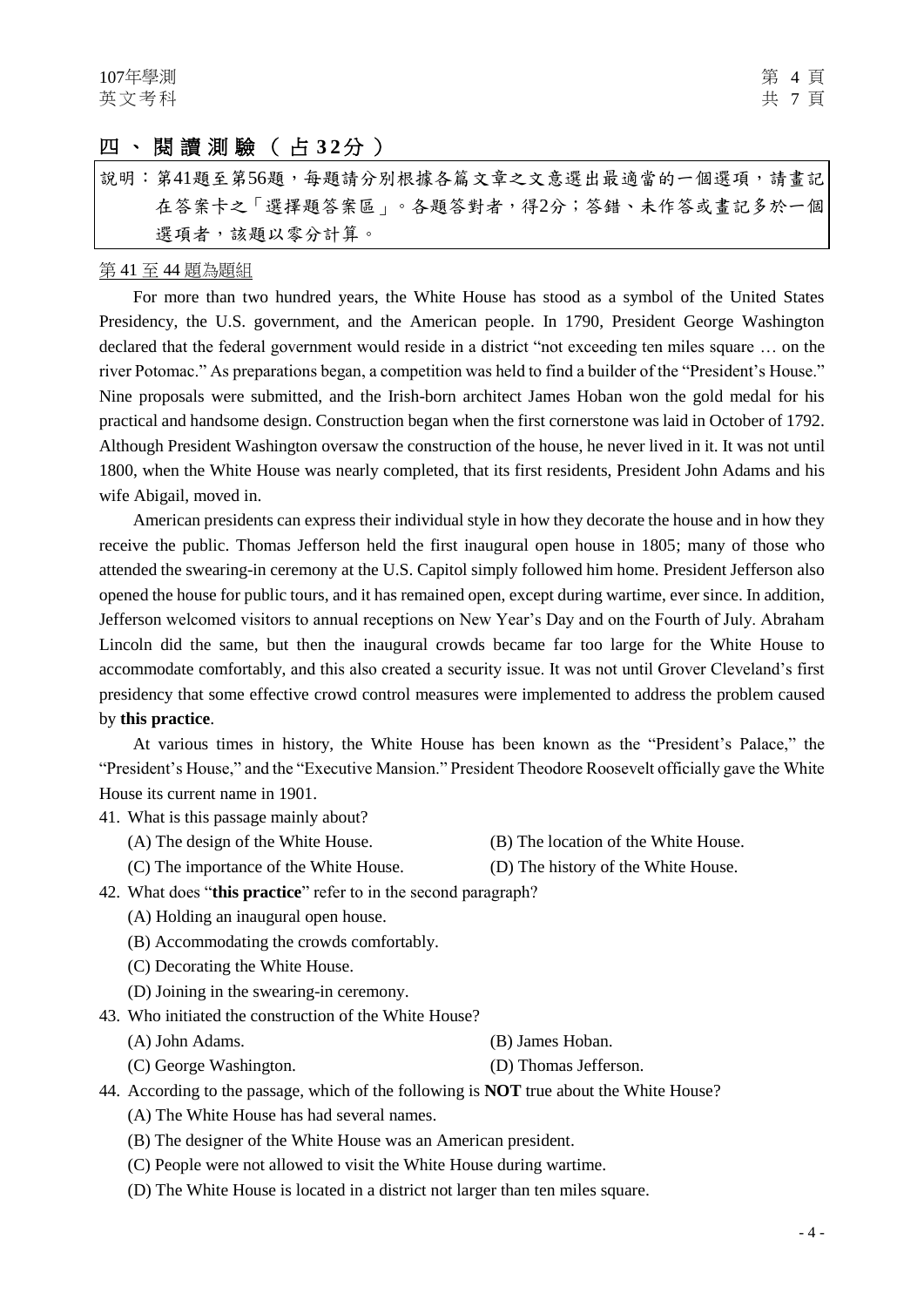#### 第 45 至 48 題為題組

West Nile is a tropical disease that begins in birds, which pass it on to mosquitoes that then go on to infect human beings with a bite. Most people who contract West Nile do not experience any symptoms at all, but, if they do, symptoms typically develop between 3 to 14 days after a mosquito bite. About 1 in 5 persons suffers fever, headaches, and body aches, usually lasting a week or so. A far less lucky 1 in 150 experiences high fever, tremors, paralysis, and coma. Some—especially the elderly and those with weak immune systems—die.

That is what made the major outbreaks of West Nile in the U.S. in the summer of 2012 so scary. The situation was particularly bad in Dallas, Texas, where the West Nile virus killed 10 people and sickened more than 200. The city declared a state of emergency and began aerial spraying of a pesticide to kill the mosquitoes, even though residents argued that the pesticide could be more dangerous than the disease.

Why was the summer of 2012 so hospitable to the West Nile virus and the mosquitoes that carry it? Blame the weather. An extremely mild winter allowed more mosquitoes than usual to survive, while the unusually high temperatures in that scorching summer further increased their number by speeding up their life cycle. The economic crisis may have also played a role: Homeowners who were not able to pay their bank loans were forced to abandon their properties, sometimes leaving behind swimming pools that made excellent mosquito breeding grounds.

The severity of tropical diseases is also a matter of whether governments are capable—and willing to defend their populations against infections. Dallas County was not doing some of the key things to slow the spread of West Nile, such as testing dead birds and setting mosquito traps to test for the presence of the disease. Tropical infections are thus as much related to government inaction as they are to climate.

45. What is this passage mainly about?

- (A) West Nile and methods to fight it.
- (B) West Nile and governmental efficiency.
- (C) West Nile and the conditions its virus thrives in.
- (D) West Nile and its relation to tropical diseases.
- 46. Which of the following statements is true about West Nile?
	- (A) Its symptoms usually appear within two weeks.
	- (B) It is spread through air and water in tropical areas.
	- (C) Over 20% of people who contract it will suffer severe symptoms.
	- (D) It comes from direct human contact with birds infected with the virus.
- 47. What did Dallas County do to fight off West Nile?
	- (A) They sprayed pesticide from the air.
	- (B) They asked citizens to stay away from dead birds.
	- (C) They encouraged citizens to get vaccinations.
	- (D) They drained the swimming pools in the county.
- 48. Which of the following is a reason why Dallas was hit most seriously in the U.S. in 2012?
	- (A) The increasing population in Texas raised the risk of contracting the disease.
	- (B) The government did not issue a warning about the disease in time.
	- (C) The residents worried about the county's decision and action.
	- (D) The weather of the previous winter was not as cold as usual.

- 5 -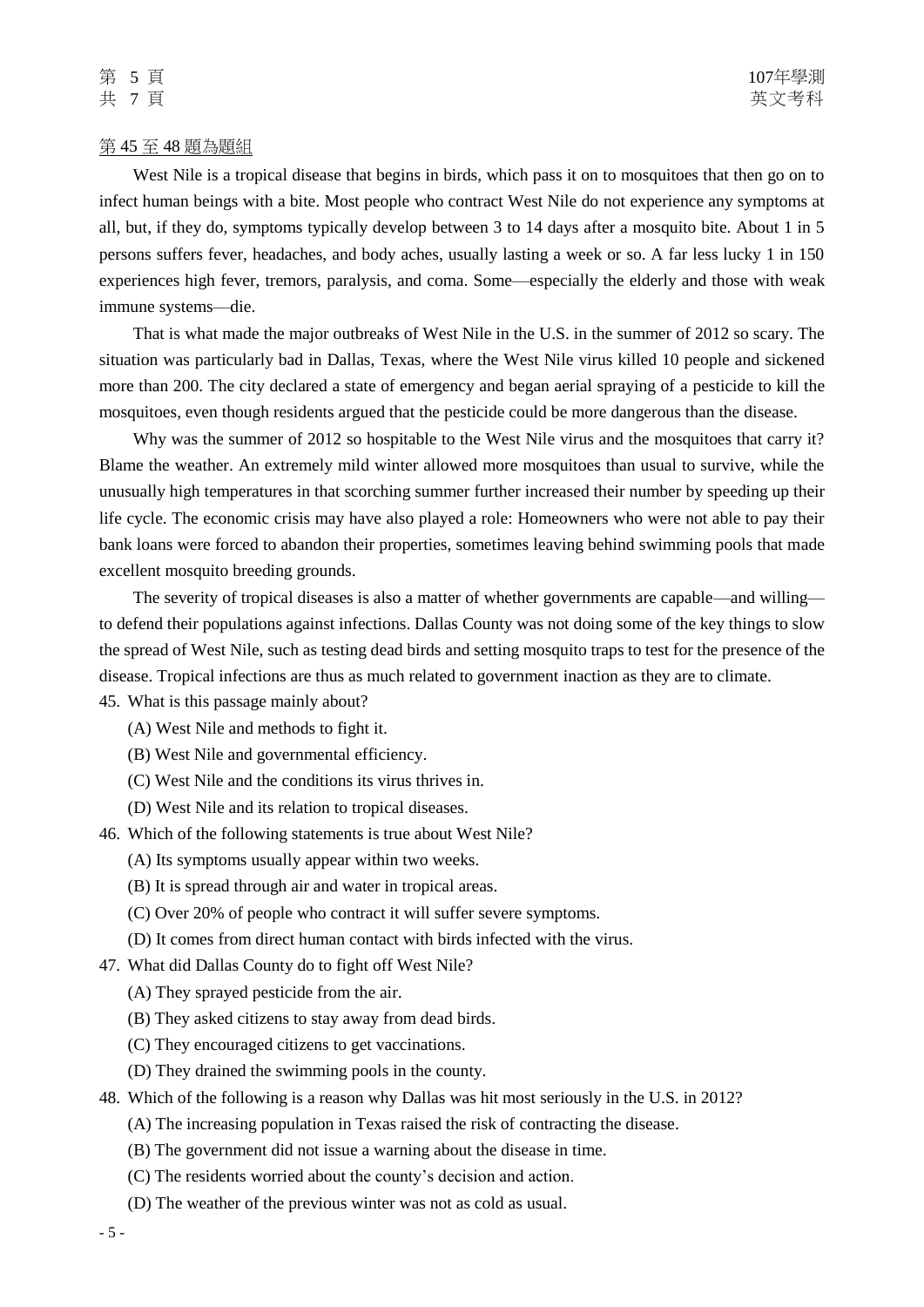#### 第 49 至 52 題為題組

Most parts of Taiwan have access to sufficient supplies of fresh water for drinking. But fresh water can be in short supply in many **arid** regions of the world such as Saudi Arabia, where there are limited water resources. As the world population continues to grow, shortages of fresh water will occur more often and the need for additional water supplies will become critical. Some may ask, "Since the ocean covers more than 70 percent of the Earth, why not just get drinking water from the ocean?"

To turn seawater into fresh water, we need to remove the salt in seawater, that is, to desalinate seawater. The problem is that the desalination of water requires a lot of energy. Salt dissolves very easily in water, forming strong chemical bonds, and those bonds are difficult to break. The energy and technology to desalinate water are both expensive, and this means that desalinating water can be costly.

There are environmental costs of desalination as well. Sea life can get sucked into desalination plants, killing small ocean creatures like baby fish and plankton, upsetting the food chain. Also, there is the problem of what to do with the separated salt, which is left over as a very concentrated brine. Pumping this super-salty water back into the ocean can harm local aquatic life. Reducing these impacts is possible, but it adds to the costs.

Despite the economic and environmental hurdles, desalination is becoming increasingly attractive as human beings are using up fresh water from other sources. At present, desalinating seawater is the only viable way to provide water to growing populations in rural areas of the Middle East and North Africa. Therefore, the race is on to find a cheaper, cleaner, and more energy-efficient way of desalinating seawater, and promising new findings are being reported.

49. Which of the following is closest in meaning to "**arid**" in the first paragraph?

(A) Occupied. (B) Isolated. (C) Dry. (D) Remote.

50. What is the second paragraph mainly about?

- (A) The high cost of desalinating seawater.
- (B) The major chemical characteristics of seawater.
- (C) The urgent need to turn seawater into fresh water.
- (D) The amount of energy produced in the desalination of seawater.
- 51. According to the passage, which of the following statements is true?
	- (A) Mixing salt with water is not as easy as removing salt from seawater.
	- (B) Desalinating seawater may kill some sea creatures and disturb the food chain.
	- (C) Covering 70% of the Earth, the ocean has always satisfied human needs for water.
	- (D) The increasing population in Saudi Arabia has resulted in shortages of fresh water.
- 52. Which of the following best describes the author's attitude toward the future of desalination?

(A) Amazed. (B) Doubtful. (C) Conservative. (D) Hopeful.

#### 第 53 至 56 題為題組

Four millennia ago, an ancient Babylonian wrote down what is possibly the first lullaby. It is a rather threatening lullaby, in which the baby is scolded for disturbing the house god with its crying and warned of terrifying consequences. It may have got the baby to sleep, but its message is far from comforting: If he/she does not stop crying, the demon will eat him/her. This lullaby may sound more scary than sleepinducing, yet it is true that many lullabies—including those sung today—have dark **undertones**.